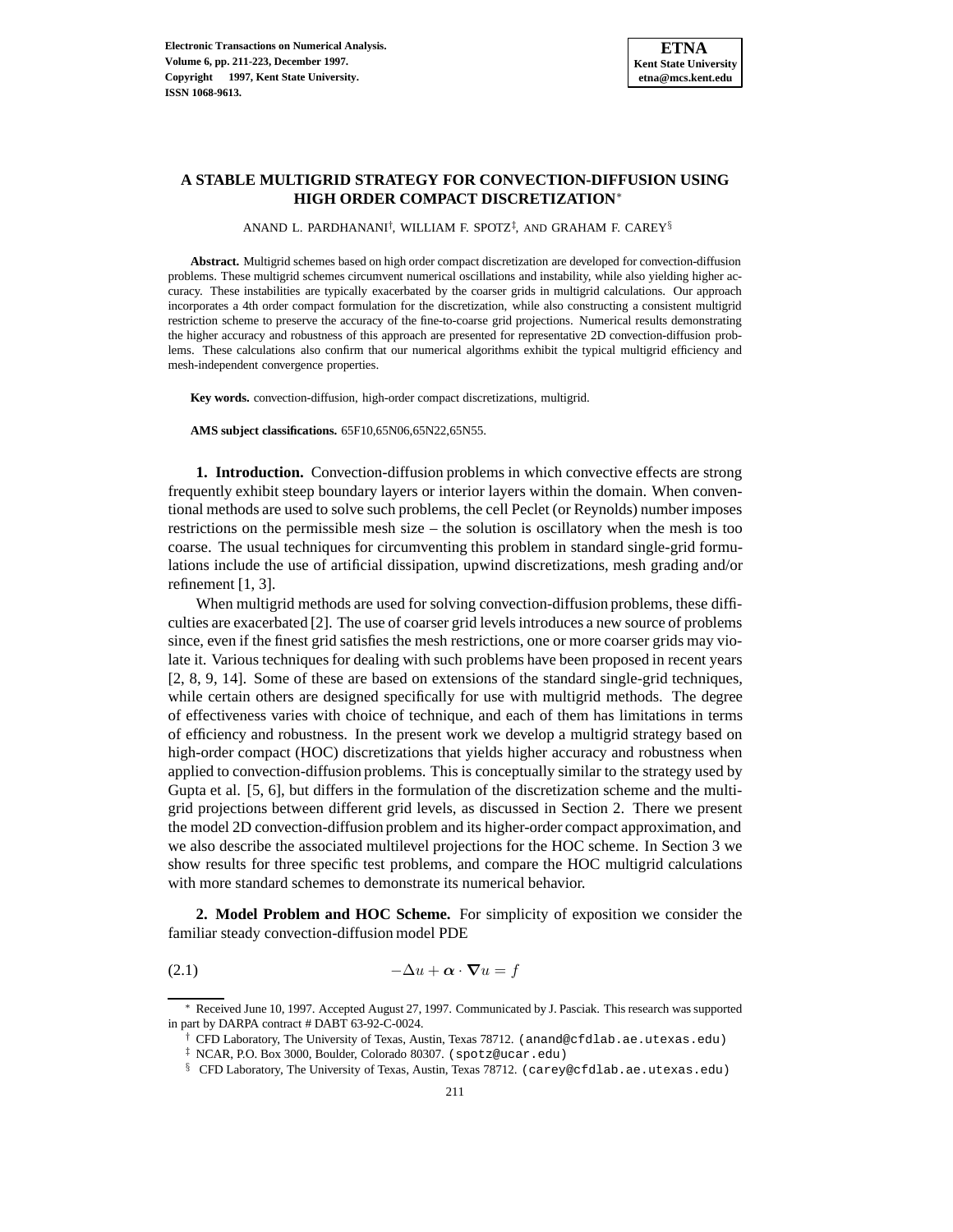

where  $\alpha = (c, d)$  and f may all be functions of  $(x, y)$  in general. A variety of test cases can be constructed from this framework for given convective velocity  $\alpha$  by choosing the form of the solution  $u$  and determining a corresponding source function  $f$ .

The idea of operating on the differential equation as an auxiliary relation to obtain expressions for higher-order derivatives in the truncation error has been exploited in, for instance, defect-correction schemes and also the classical Lax-Wendroff method to yield a stable scheme for differencing hyperbolic problems. Recently we have generalized and expanded upon these concepts to develop a class of difference methods that exhibit higher-order asymptotic accuracy, while still using only a simple stencil of nodes surrounding a grid point. We refer to these schemes as high-order compact (HOC) methods (e.g., see [11, 12]). Inclusion of these approximations in a central difference method for (2.1) increases the order of accuracy, typically to  $O(h^4)$  while still retaining the compact stencil defined by a grid point and its immediate neighbors. In addition to the higher accuracy, which allows problems to be solved on coarser grids, HOC schemes have been shown to suppress oscillations in transport simulations [10, 11]. This behavior suggests that they might work well in conjunction with multigrid strategies for convection-diffusion applications.

For clarity of exposition let us introduce the HOC formulation by first considering the 1D form of (2.1)

$$
(2.2) \qquad \qquad -u'' + cu' = f
$$

Introducing a uniform grid  $x_i$  with spacing h and central differencing, the representative difference equation at interior node  $i$  is simply

$$
(2.3) \t\t - $\delta_x^2 u_i + c_i \delta_x u_i = f_i$
$$

where  $\delta_x$  and  $\delta_x^2$  denote the first and second order central difference approximations on a uniform mesh with spacing  $h$ . The associated truncation error is

(2.4) 
$$
\tau_i = \frac{h^2}{12} (2c_i u_i''' - u_i^{iv}) + O(h^4)
$$

As is well known, the scheme (2.3) yields oscillatory solutions if the cell Peclet condition  $ch < 2$  is violated. It can also be easily verified that in a multigrid solution of (2.3), even if the fine grid satisfies the cell condition, the overall scheme may diverge if coarser levels violate the condition.

A HOC scheme can be constructed by differentiating the transport equation to obtain expressions for  $u^{\prime\prime\prime}$  and  $u^{iv}$  and then substituting in (2.4) to obtain, after central difference, the HOC formula

$$
(2.5) \t -A_i \delta_x^2 u_i + C_i \delta_x u_i = F_i
$$

with

$$
A_i = 1 + \frac{h^2}{12}(c_i^2 - 2\delta_x c_i),
$$
  
\n
$$
C_i = c_i + \frac{h^2}{12}(\delta_x^2 c_i - c_i \delta_x c_i),
$$
  
\n
$$
F_i = f_i + \frac{h^2}{12}(\delta_x^2 f_i - c_i \delta_x f_i)
$$

We emphasize that  $F_i$  is obtained by applying an HOC operator to the nodal values  $f_i$ . This will influence the construction of inter-grid transfer operators in the multigrid scheme, as we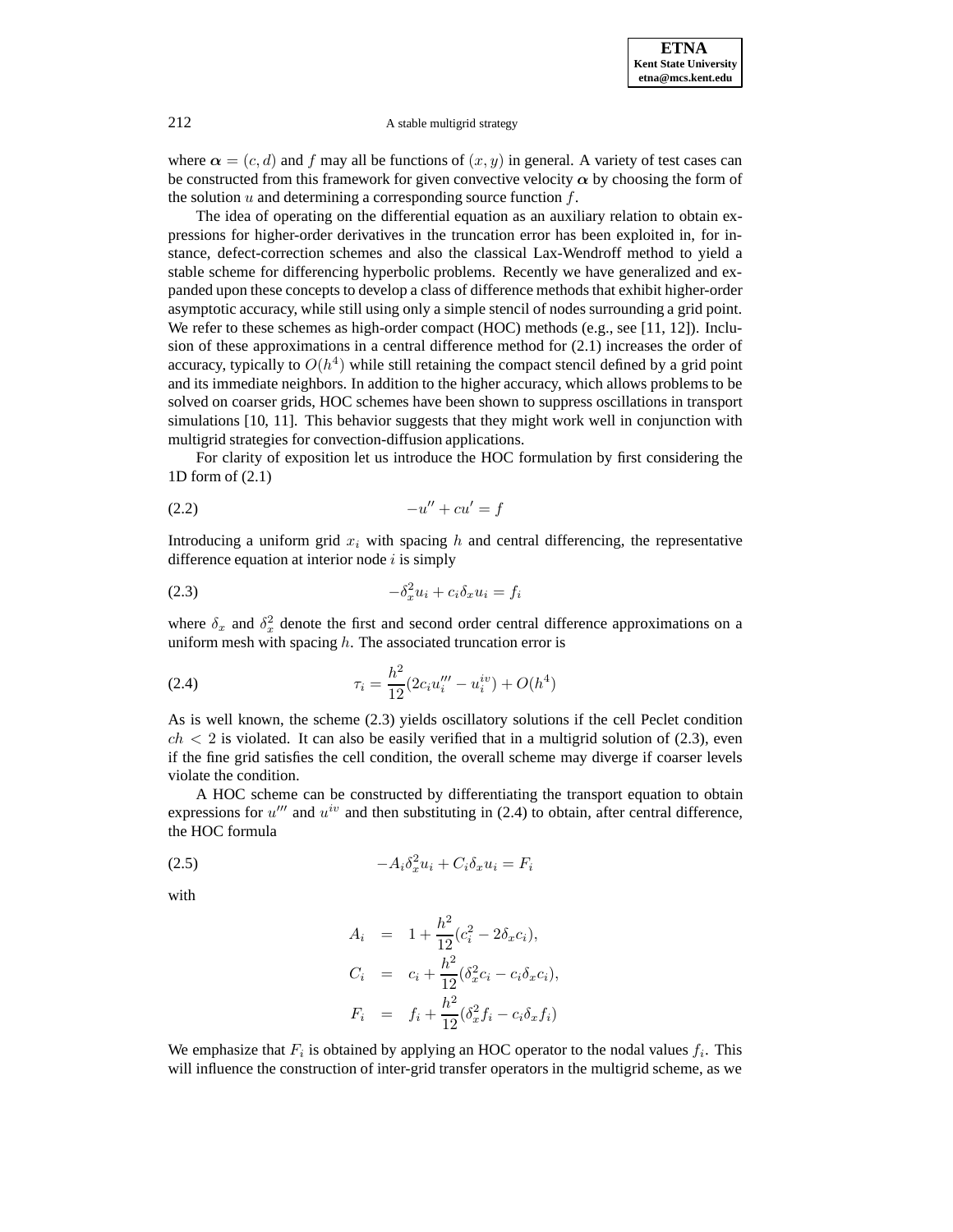**ETNA Kent State University etna@mcs.kent.edu**

Anand L. Pardhanani William, F. Spotz, and Graham F. Carey 213

will see later. The resulting scheme has been demonstrated to be nonoscillatory for the standard model 1D convection-diffusion test problem, independent of mesh-size h [10, 11]. This suggests that multigrid schemes with discretization and projections based on HOC representations may not be prone to the divergence problems mentioned previously.

We next present the HOC scheme for the 2D problem (2.1) and discuss the associated multigrid implementation. The basic derivation proceeds as in the 1D case above and hence we will simply sketch the construction and give the final form of the discrete HOC scheme. We assume a uniform mesh (extension of the HOC approach to nonuniform grids and mapping is discussed elsewhere [13]). Central differencing (2.1) we obtain

(2.6) 
$$
-(\delta_x^2 + \delta_y^2)u_{ij} + (c_{ij}, d_{ij}) \cdot (\delta_x, \delta_y)u_{ij} = f_{ij}
$$

The truncation error for (2.6) is

(2.7) 
$$
\tau_{ij} = \frac{h^2}{12} \left[ 2 \left( c \frac{\partial^3 u}{\partial x^3} + d \frac{\partial^3 u}{\partial y^3} \right) - \left( \frac{\partial^4 u}{\partial x^4} + \frac{\partial^4 u}{\partial y^4} \right) \right]_{ij} + O(h^4).
$$

As in the 1D case, expressions for the higher derivatives in the truncation error can be obtained by differentiating the PDE. After substituting the corresponding expressions in (2.7) and central differencing we obtain the following HOC approximation for (2.1)

(2.8) 
$$
-A_{ij}\delta_x^2 u_{ij} - B_{ij}\delta_y^2 u_{ij} + C_{ij}\delta_x u_{ij} + D_{ij}\delta_y u_{ij} -
$$

$$
\frac{h^2}{6} \left[ \delta_x^2 \delta_y^2 u_{ij} - c_{ij}\delta_x \delta_y^2 u_{ij} - d_{ij}\delta_x^2 \delta_y u_{ij} - G_{ij}\delta_x \delta_y u_{ij} \right] =
$$

$$
F_{ij} + O(h^4),
$$

where the coefficients  $A_{ij}$ ,  $B_{ij}$ ,  $C_{ij}$ ,  $D_{ij}$ ,  $F_{ij}$  and  $G_{ij}$  are given by

$$
A_{ij} = 1 + \frac{h^2}{12} (c_{ij}^2 - 2\delta_x c_{ij}),
$$
  
\n
$$
B_{ij} = 1 + \frac{h^2}{12} (d_{ij}^2 - 2\delta_y d_{ij}),
$$
  
\n
$$
C_{ij} = c_{ij} + \frac{h^2}{12} (\delta_x^2 c_{ij} + \delta_y^2 c_{ij} - c_{ij} \delta_x c_{ij} - d_{ij} \delta_y c_{ij}),
$$
  
\n
$$
D_{ij} = d_{ij} + \frac{h^2}{12} (\delta_x^2 d_{ij} + \delta_y^2 d_{ij} - c_{ij} \delta_x d_{ij} - d_{ij} \delta_y d_{ij}),
$$
  
\n
$$
F_{ij} = f_{ij} + \frac{h^2}{12} (\delta_x^2 f_{ij} + \delta_y^2 f_{ij} - c_{ij} \delta_x f_{ij} - d_{ij} \delta_y f_{ij}),
$$
  
\n
$$
G_{ij} = \delta_y c_{ij} + \delta_x d_{ij} - c_{ij} d_{ij}.
$$

For convenience in our later analyses, we replace the  $i, j$ -index with a single global index for the nodes, and rewrite equation (2.8) in matrix-vector notation as

(2.9) 
$$
\sum_{l} M_{kl} u_l = F_k + O(h^4)
$$

where,  $k$  and  $l$  denote the standard matrix indexing system, and (2.9) applies at any interior node  $(x_k, y_k)$ . Introducing the superscript notation to denote mesh spacing for multigrid analysis, and assembling (2.9) over the whole mesh, we get a matrix system of the form

*M*<sup>h</sup>*u*<sup>h</sup> = *F*<sup>h</sup> (2.10)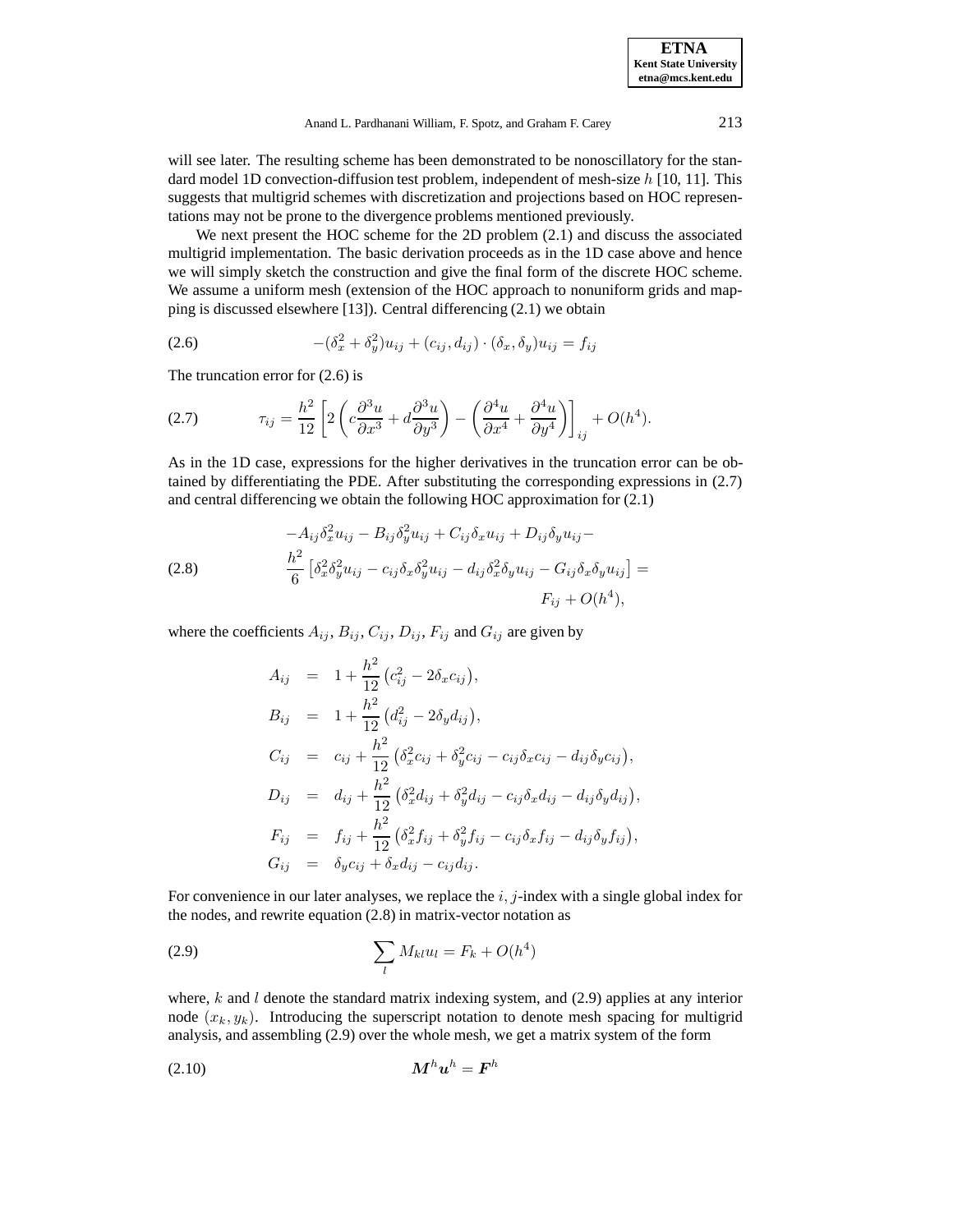Implementing the HOC formulation within a multigrid framework involves modifying the usual procedure for constructing the matrix on the fine and coarse grids to include computing derivatives of the PDE coefficients and allowing for a 9-point stencil. In addition, the restriction procedure and the right hand side of the matrix systems must be modified if 4th order consistency of the algorithm is to be enforced at all grid levels.

To illustrate the modified procedure for fine-to-coarse restriction of residuals, consider the original PDE rewritten in operator form

$$
(2.11)\qquad \qquad Lu = f
$$

where

$$
(2.12) \t\t\t L \equiv -\Delta + \alpha \cdot \nabla
$$

Let  $u^*$  denote a smooth interpolant of the fine grid approximation  $u_h^*$ . Then we can write (2.11) as

$$
(2.13) \t 0 = L(u - u^* + u^*) - f = L(e^*) + L(u^*) - f = L(e^*) - r
$$

where  $r = f - L(u^*)$ . The HOC approximation of  $Le^* = r$  on the fine grid  $\Omega_h$  follows from

(2.14) 
$$
0 = (Le^* - r)|_{x_k} = \sum_l M_{kl}e_l^* - \hat{r}_k - \tau_k
$$

as

(2.15) 
$$
\mathbf{M}^{h} \mathbf{e}^{h*} = \hat{\mathbf{r}}^{h}, \ \hat{\mathbf{r}}^{h} = \hat{\boldsymbol{f}}^{h} - (\widehat{L} \widehat{\mathbf{u}^{*}})^{h}
$$

We use the "hat" notation to denote quantities evaluated by applying an HOC difference formula to their nodal values. This is to distinguish them from similar quantities that are evaluated directly at the nodes, which are written without the "hat" notation. Similarly, the HOC approximation on the coarse grid  $\Omega_H$  is

*<sup>M</sup>*<sup>H</sup>*e*<sup>H</sup><sup>∗</sup> <sup>=</sup> *<sup>r</sup>*ˆ<sup>H</sup>, *<sup>r</sup>*ˆ<sup>H</sup> <sup>=</sup> *<sup>f</sup>*ˆ<sup>H</sup> − (Lud<sup>∗</sup>) H (2.16)

Using the linearity of  $L$  and the fact that the residual is evaluated at the nodes, it follows that  $\hat{r}^H$  can be obtained directly from  $\hat{r}^h$  and this is constructed precisely as in (2.8) using the nodal values  $r_k$ . For example, in the 1D case described in (2.5) we have

(2.17) 
$$
\hat{r}_k^H = \frac{H^2}{12} (\delta_x^2 r_k - c_k \delta_x r_k)
$$

at the coarse grid nodes k, where  $\delta_x^2$ ,  $\delta_x$  are the coarse grid difference operators. Note that this also implies that the residuals at the additional (non-nested) nodes on the fine grid need not be evaluated. However, in practice we simply compute  $r^h = f^h - M_h u^{h*}$  on the fine grid and then use it in (2.17) to compute  $\hat{r}^H$  at the coarser grid nodes. Finally, the solution of (2.16) gives the coarse grid correction  $e^{H*}$ , and this can be added directly componentwise to the fine grid approximation  $u^{h*}$ .

Let *P* denote the  $m \times n$  restriction matrix for the map from fine to coarse grid. Then the restriction operation can be written as

$$
r^H = \mathbf{P}r^h
$$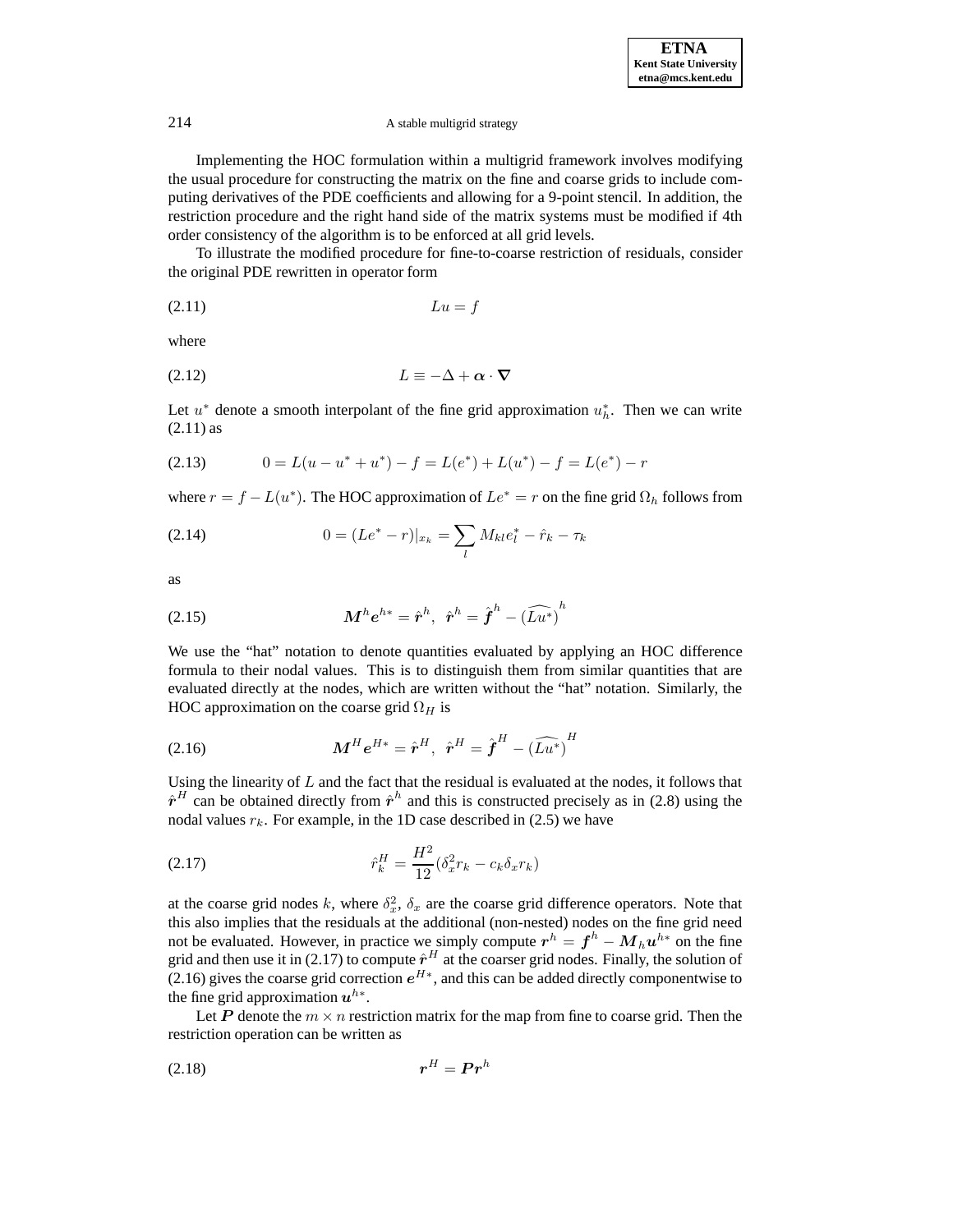where  $P$  has the necessary unit entries in the appropriate row and column locations to "extract" the coarse grid vector and zero entries elsewhere. The right side vector for the HOC scheme then follows from (2.17) where the entries  $r_i$  correspond to  $r<sup>H</sup>$  in (2.18). The corresponding prolongation operator is  $P<sup>T</sup>$  and we have the fine grid update

$$
(2.19) \t\t eh = \boldsymbol{P}^T e^{H*}
$$

where  $e^{H*}$  is obtained by solving the coarse grid system (2.16).

**Remark:** Note that in this approach we use the continuous differential problem  $Lu =$ f in  $\Omega$  to construct the coarse grid problem and deduce the corresponding restriction and prolongation operators. In so doing we pose consistent  $O(h^4)$  and  $O(H^4)$  HOC schemes at the respective levels. Keeping in mind that the main purpose of the multigrid scheme is, however, to act as a preconditioning to the fine grid problem, the need for a high-order scheme for the coarse grid problem is moot. Instead, the gain may lie in the fact that the  $O(H<sup>4</sup>)$  scheme should have better oscillatory stability properties and avoid the need for adding artificial dissipation or using other heuristic approaches for the coarse grid problem (e.g., see Gupta et al. [5, 6]). In fact, for the 1D case the HOC scheme is nonoscillatory for the model convectiondiffusion problem at all Reynolds (Peclet) numbers, which suggests this idea has some merit.

In the next section we show the results of numerical studies in 2D that are designed to test the method. We also emphasize that the preferred approach for constructing the coarse grid problem may not necessarily be through the approximation of the PDE on this grid. Instead it might be preferable to construct the Schur complement problem for the coarse grid and then approximate this problem to determine a convenient class of coarse grid discrete systems with associated restriction and prolongation operators. We will explore this topic and related issues in a subsequent study.

**3. Results and Discussion.** Numerical studies using our approach have been carried out for the convection-diffusion equation (2.1) subject to Dirichlet boundary conditions. We consider both constant and variable coefficients in our test problems, which are listed below.

## **Problem 1:**

The domain is  $0 < x, y < 1, c = d =$ constant,  $f = 0$ , and the analytical solution is

(3.1) 
$$
u(x,y) = [(e^{cx} - 1)/(e^c - 1)][(e^{dy} - 1)/(e^d - 1)]
$$

For c and d large and positive, the solution has a corner layer near  $(1, 1)$ . **Problem 2:**

The domain is  $-0.5 < x, y < 0.5, c = d$  = constant, f is derived by substituting the following analytical solution into (2.1)

(3.2) 
$$
u(x,y) = \tanh[q(x^2 + y^2 - r^2)]
$$

with  $q = 10$  and  $r = 0.25$ . This solution has a steep layer along the circumference of a circle of radius  $0.25$  centered at the origin. The value of q controls the magnitude of the gradients.

### **Problem 3:**

The domain is  $0 < x, y < 1$ , the coefficients have the form  $c = -Rx$  and  $d = Ry$ , the source term  $f$  is derived by substituting the following analytical solution into (2.1)

(3.3) 
$$
u(x,y) = xy(1-x)(1-y)e^{(x+y)}
$$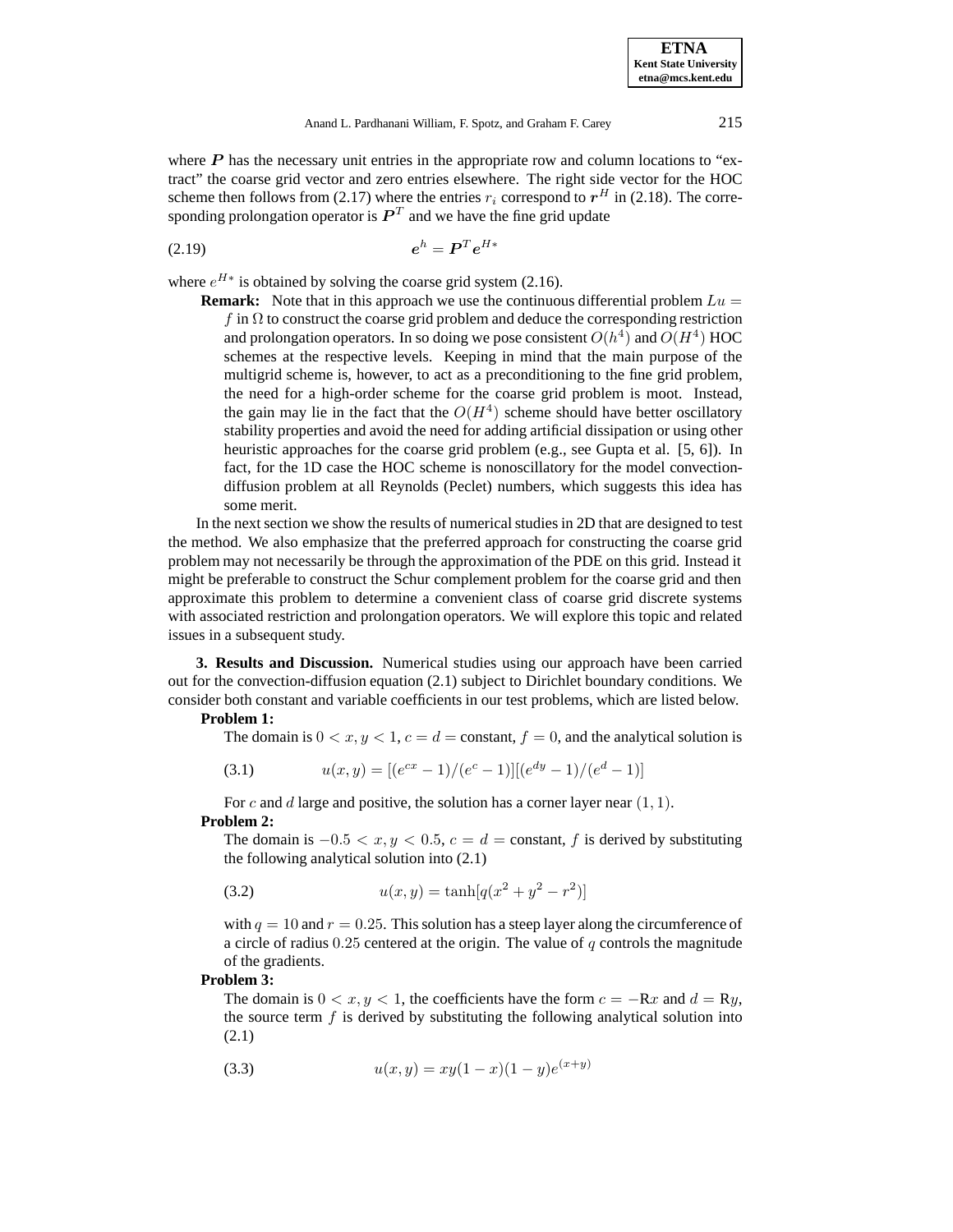Here R is a constant parameter whose magnitude determines the severity of convection domination in the problem. This is among the test problems used by Gupta et al. [7].

In the numerical studies we consider a range of convection to diffusion ratios, as well as the influence of mesh spacing and number of levels in the multigrid algorithm. The results show that the HOC approach improves multigrid stability, preserves the typical meshindependent convergence behavior of the multigrid cycles and yields 4th order accuracy.

The results presented here are computed using multigrid V -cycles, with Gauss-Seidel relaxation for 2 pre-smoothing and 1 post-smoothing iteration. We have considered restriction based on full-weighting as well as the self-consistent HOC form discussed previously. Bilinear interpolation is used for coarse-to-fine projections, and a band solver is used at the coarsest level.

Figures 3.1-3.3 show convergence behavior of the residual as a function of multigrid cycles for each test problem for a range of convection to diffusion ratios. In each case we use a 6-level multigrid cycle starting from a  $65 \times 65$  fine grid. These figures demonstrate how the HOC formulation improves stability and permits the use of much higher convection to diffusion ratios for a given mesh size. If we use 2nd order central differencing in place of the HOC discretization, the multigrid cycles are far less stable – as the convection ratio increases, it limits the coarser mesh levels permissible for convergence. For example, with a convection to diffusion ratio of  $50$  – the least severe case in Figure 3.1 – multigrid convergence is not possible without limiting it to a 3-level cycle with  $17 \times 17$  nodes on the coarsest level. This leads to a considerable increase in the computational cost compared to the HOC case, where the coarsest mesh has  $3 \times 3$  nodes. Figure 3.4 compares the convergence behavior of the two schemes as a function of CPU time for this case. In fact, the CDS performance rapidly gets worse as the convection is increased further, until we get to the point where the finest grid itself is inadequate for computing a stable, nonoscillatory solution. Similar results are observed when the central difference scheme is used in Problems 2 and 3.

Figures 3.5-3.7 demonstrate the mesh-independent convergence behavior of the multigrid cycles for the HOC formulation. Each curve represents a multigrid calculation with the indicated fine mesh spacing, and V -cycles that descend all the way to the coarsest level that is nested within the finest mesh. Other details of the multigrid cycle are the same as those specified for the cases in the previous figures. The figures clearly show that the residual converges at a similar rate even as we refine the finest mesh.

Figures 3.8-3.10 show that the HOC formulation yields 4th order accuracy in the numerical solution. In each case, the RMS error in the numerical solution at the finest grid points (relative to the known analytical solution) is plotted as a function of finest mesh spacing. The slope of the straight line on the log-log plots is very close to 4 for each test problem.

As noted earlier, in convection-diffusion computations with 2nd order central schemes, converged numerical solutions at high Peclet or Reynolds numbers may exhibit spatial oscillations if the grid is not sufficiently fine [4]. In our test problems we confirm that the numerical results using the HOC approach are oscillation-free by inspecting surface plots of the solution. Figure 3.11 shows such a plot for Problem 2 with  $c = d = 500$  using a 65  $\times$  65 fine grid. This represents the most stringent case considered in Figure 3.2 where we see the rate of multigrid convergence starting to break down at this convection level. Figure 3.12 shows a similar plot for a 33  $\times$  33 fine grid with  $c = d = 200$ , which is the worst case in Figure 3.6.

Our numerical studies also revealed certain other interesting features of the HOC multigrid approach. For instance, when standard multigrid strategies are applied to convectiondiffusion problems, stability is not guaranteed even when the finest mesh satisfies the usual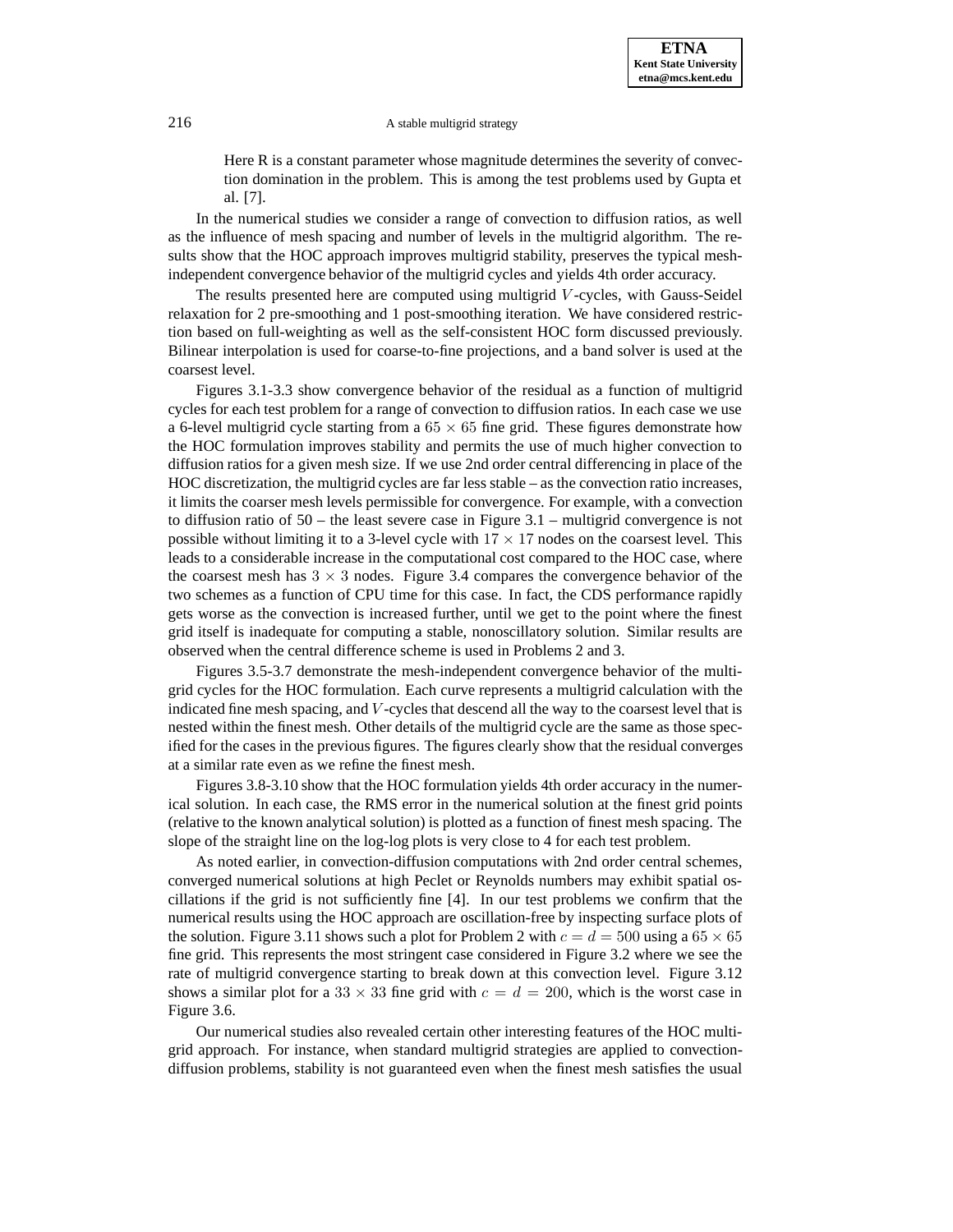

FIG. 3.1. *Convergence behavior of HOC method for Problem 1 on a* 65 × 65 *fine grid with a 6-level HOCconsistent multigrid cycle for various convection to diffusion ratios.*



FIG. 3.2. *Convergence behavior of HOC method for Problem 2 with similar multigrid cycle as that of Fig. 3.1.*

Peclet (or Reynolds) condition for stability. In the 2nd order central difference scheme with a given fine mesh, as the convection increases, the number of permissible coarser levels decreases. Otherwise the coarsest mesh levels contribute to instability of the multigrid algorithm. In contrast, with the HOC formulation multigrid stability seems less sensitive to the coarser levels. As long as the fine grid is adequate to yield stable solutions, the number and coarseness of the other levels appears irrelevant to the stability of the multigrid algorithm.

Finally, we also investigated the behavior of the HOC multigrid algorithm for very large Reynolds numbers. We found the method converged for the highest Reynolds numbers that we tested ( $c = d = 10^5$  in Problem 1). However, the convergence rate significantly deteriorates, as shown in Figure 3.13 which plots the residual as a function of multigrid cycles for Problem 1 with values of  $c$  and  $d$  much larger than in Figure 3.1. We emphasize that the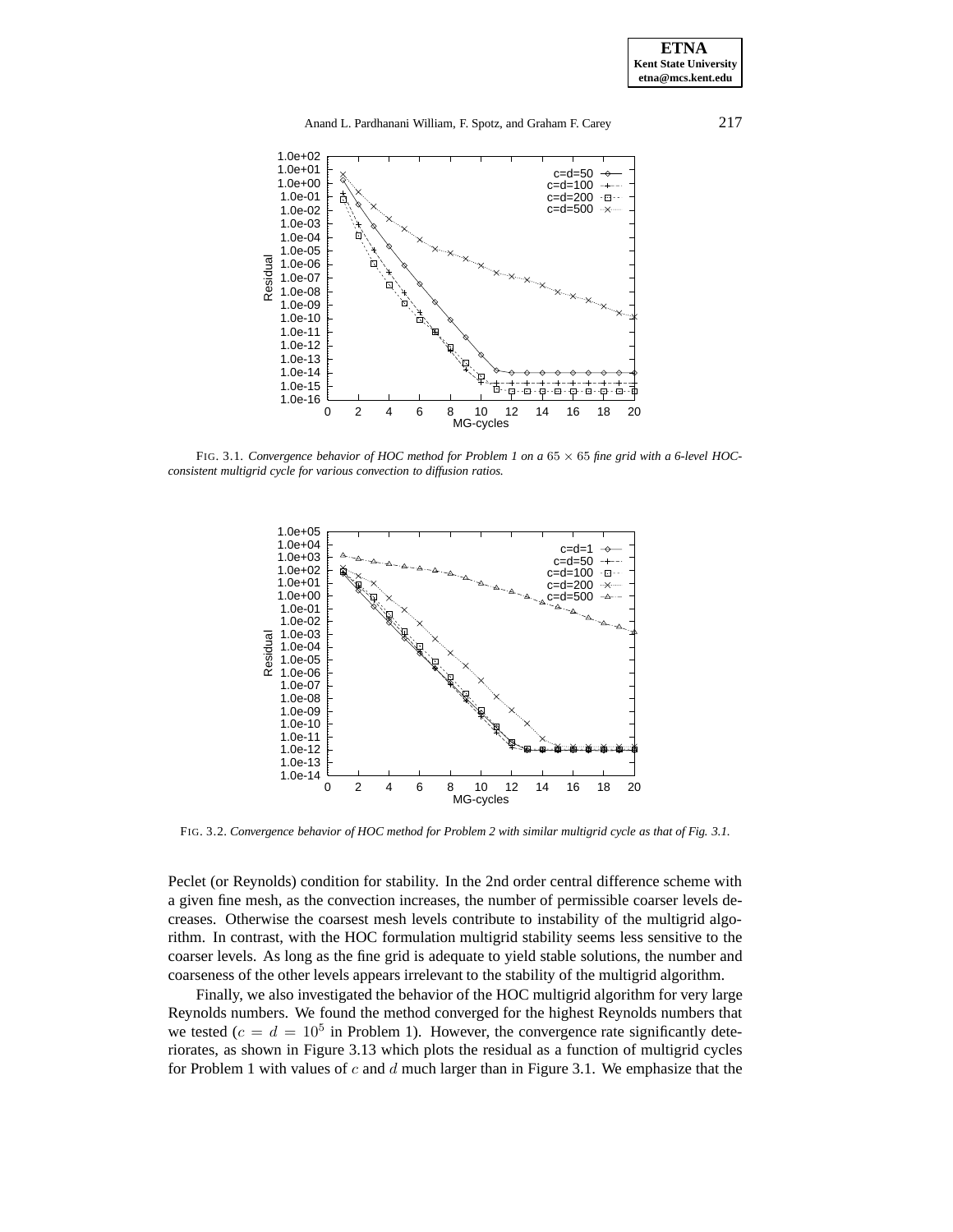

FIG. 3.3. *Convergence behavior of HOC method for Problem 3 with similar multigrid cycle to that of Fig. 3.1.*



FIG. 3.4. *CPU timing comparison of HOC and central difference (CDS) multigrid schemes for Problem 1 with convection to diffusion ratio of 50.*

results in Figure 3.13 were computed with the same grid and multigrid cycling strategy as was used in Figure 3.1.

**4. Conclusion.** We have developed an accurate, robust multigrid approach for convectiondiffusion applications using high order compact finite difference discretizations. The resulting numerical scheme preserves the stability and mesh-independent convergence properties of the multigrid computations, while also yielding a 4th order accurate, non-oscillatory solution at the finest mesh level. The high order compact formulation is used for discretizing the problem at all grid levels, as well as for constructing consistent multigrid projections from fine to coarse grids. Our numerical studies on 2D convection-diffusion problems demonstrate the stability and accuracy of this approach in the multigrid setting. Compared to the standard 2nd order central differencing strategy, the HOC method yields significantly higher stability, accuracy and computational efficiency. It permits the use of the full hierarchy of nested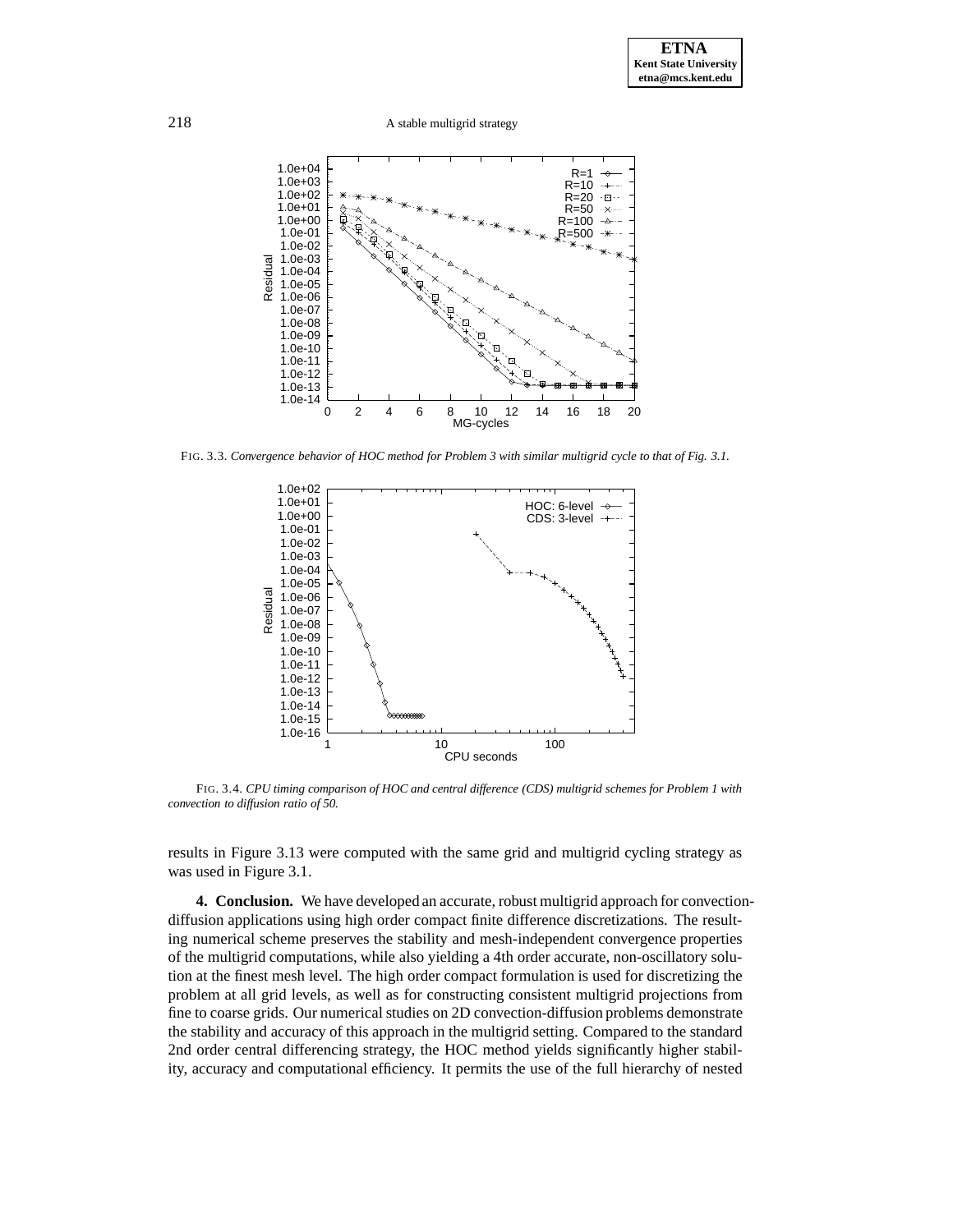**ETNA Kent State University etna@mcs.kent.edu**



FIG. 3.5. *Mesh-independent convergence behavior of HOC-consistent multigrid cycles for Problem 1 with*  $c = d = 200.$ 



FIG. 3.6. *Mesh-independent convergence behavior of HOC-consistent multigrid cycles for Problem 2 with*  $c = d = 200.$ 

coarse grids in the multigrid algorithm, unlike the central difference approach which limits the number of coarse meshes depending on the convection to diffusion ratio.

#### **REFERENCES**

- [1] G. F. CAREY AND J. T. ODEN, *Finite Elements: Computational Aspects*, Prentice-Hall, Englewood Cliffs, N.J., 1984.
- [2] G. F. CAREY AND A. PARDHANANI, *Multigrid solution and grid redistribution for convection-diffusion*, Internat. J. Numer. Methods Engrg. , 27(1989), pp. 655–664.
- [3] G. F. CAREY AND T. PLOVER, *Variable upwinding and adaptive mesh refinement in convection-diffusion*, Internat. J. Numer. Methods Engrg., 19(1983), pp. 341–353.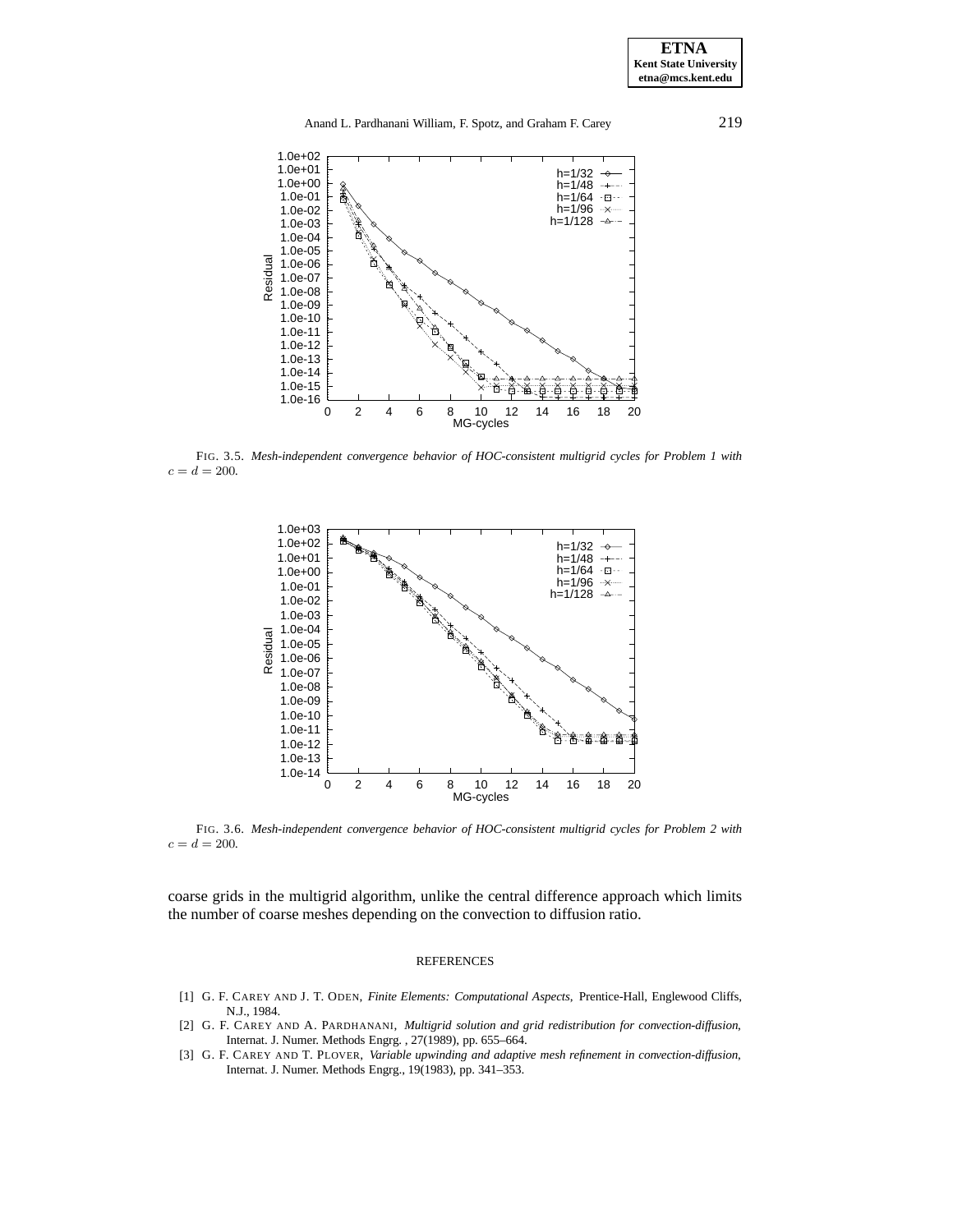220 A stable multigrid strategy



FIG. 3.7. *Mesh-independent convergence behavior of HOC-consistent multigrid cycles for Problem 3 with*  $R = 200.$ 

- [4] P. M. GRESHO AND R. L. LEE, *Don't suppress the wiggles they're telling you something!*, Comput. & Fluids, 9(1981), pp. 223–253.
- [5] M. M. GUPTA, J. KOUATCHOU, AND J. ZHANG, *A compact multigrid solver for convection-diffusion equations*, J. Comput. Phys., to appear.
- [6] , *Comparison of 2nd and 4th order discretizations for multigrid poisson solvers*, J. Comput. Phys., to appear.
- [7] M. M. GUPTA, R. P. MANOHAR, AND J. W. STEPHENSON, *A single cell high order scheme for the convection-diffusion equation with variable coefficients*, Internat. J. Numer. Methods Fluids, 4(1984), pp. 641–651.
- [8] W. HACKBUSCH, *Multi-Grid Methods and Applications*, Springer Series in Computational Mathematics. volume 4, Springer-Verlag, Berlin, 1985.
- [9] P. W. HEMKER, *Mixed defect correction iteration for the accurate solution of the convection diffusion equation*, In Multigrid Methods: Proceedings of conference held in Köln-Porz, November 23-27, 1981, W. Hackbusch and U. Trottenberg, eds., volume 960 of Lecture Notes in Mathematics, Springer-Verlag, Berlin, 1982, pp. 492–503.
- [10] R. J. MACKINNON AND R. W. JOHNSON, *Differential equation based representation of truncation errors for accurate numerical simulation*, Internat. J. Numer. Methods Fluids, 13(1991), pp. 739–757.
- [11] W. F. SPOTZ AND G. F. CAREY, *High-order compact scheme for the stream-function vorticity equations*, Internat. J. Numer. Methods Engrg., 38(1995), pp. 3497–3512.
- [12] , *A high-order compact formulation for the 3D Poisson equation*, Numer. Methods Partial Differential Equations, 12(1996), pp. 235–243.
- [13]  $\longrightarrow$ , *Formulation and experiments with high-order compact schemes for nonuniform grids*, Internat. J. Numer. Methods Heat Fluid Flow, Submitted May, 1996.
- [14] P. M. De Zeeuw and E. J. Van Asselt. *The convergence rate of multi-level algorithms applied to the convectiondiffusion equation*, SIAM J. Sci. Statist. Comput., 6(1985), pp. 492–503.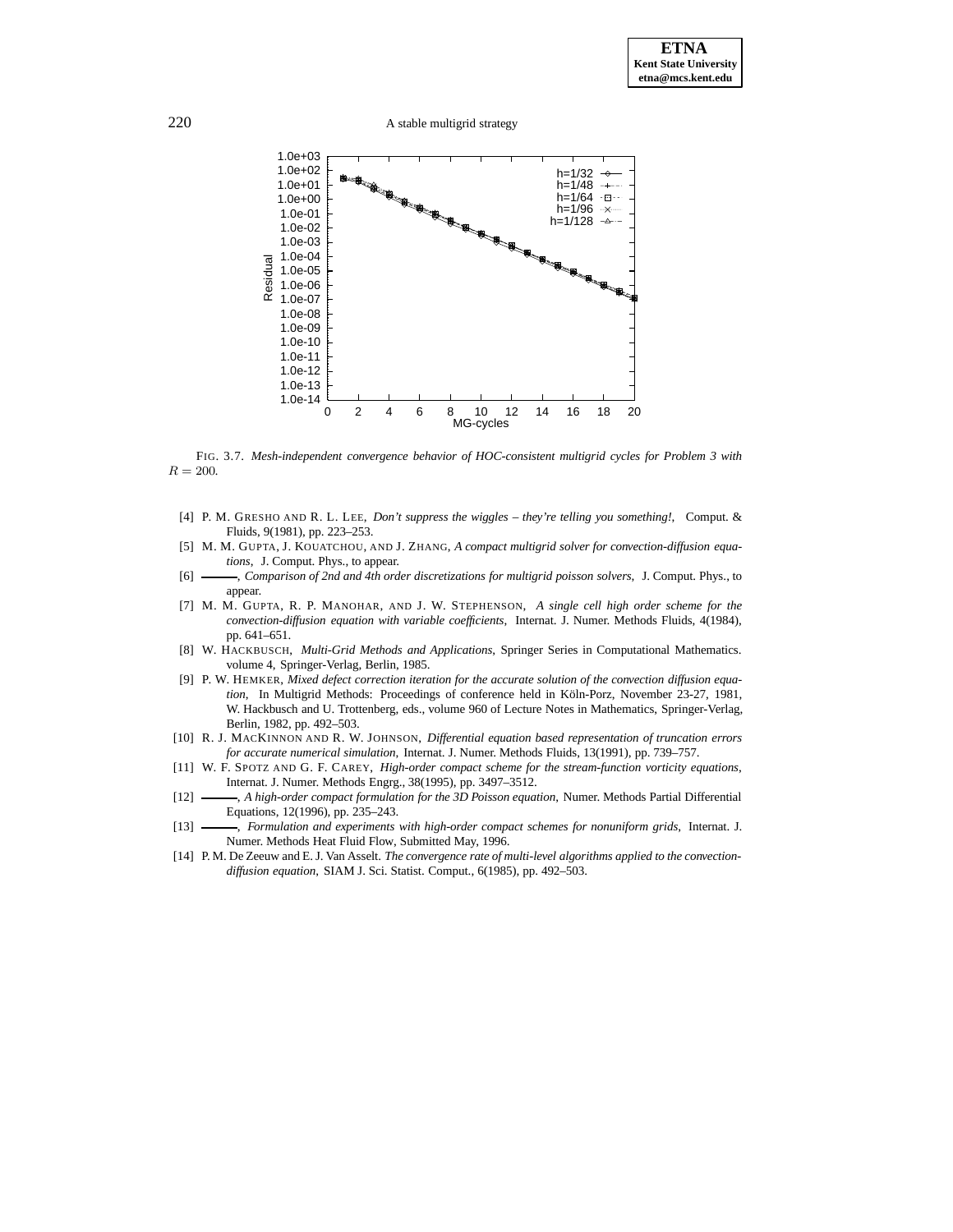## Anand L. Pardhanani William, F. Spotz, and Graham F. Carey 221



FIG. 3.8. *Numerical error in HOC formulation exhibits 4th order dependence on mesh spacing for Problem 1*  $(with\ c = d = 200).$ 



FIG. 3.9. *Numerical error in HOC scheme for Problem 2 with* c = d = 200 *also demonstrates 4th order behavior.*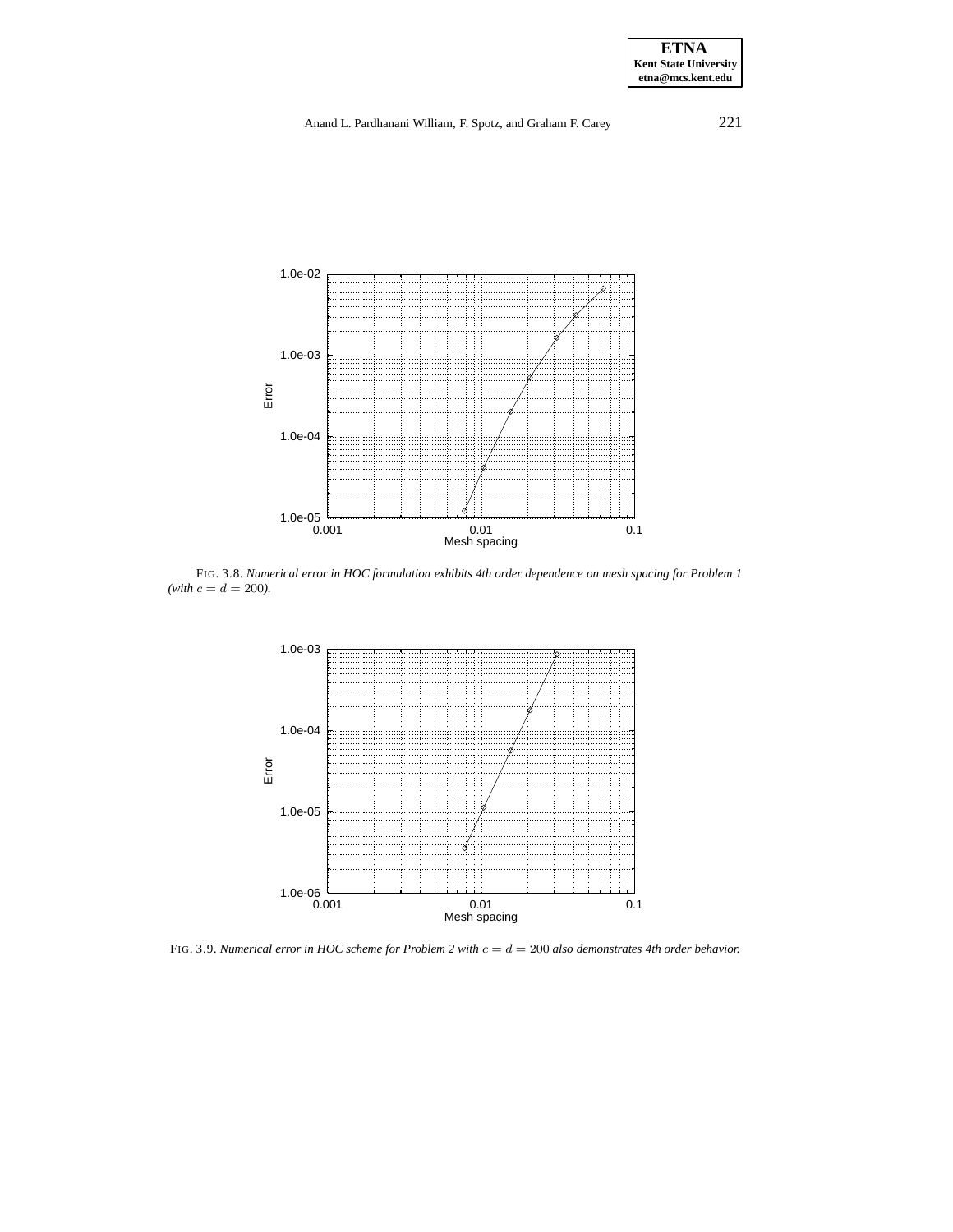

FIG. 3.10. *Numerical error in HOC scheme for Problem 3 with* R = 200 *demonstrates 4th order behavior.*



FIG. 3.11. *Surface plot of numerical solution for Problem 2 with* c = d = 500 *using the same fine grid and multigrid cycle as in Fig. 3.2.*